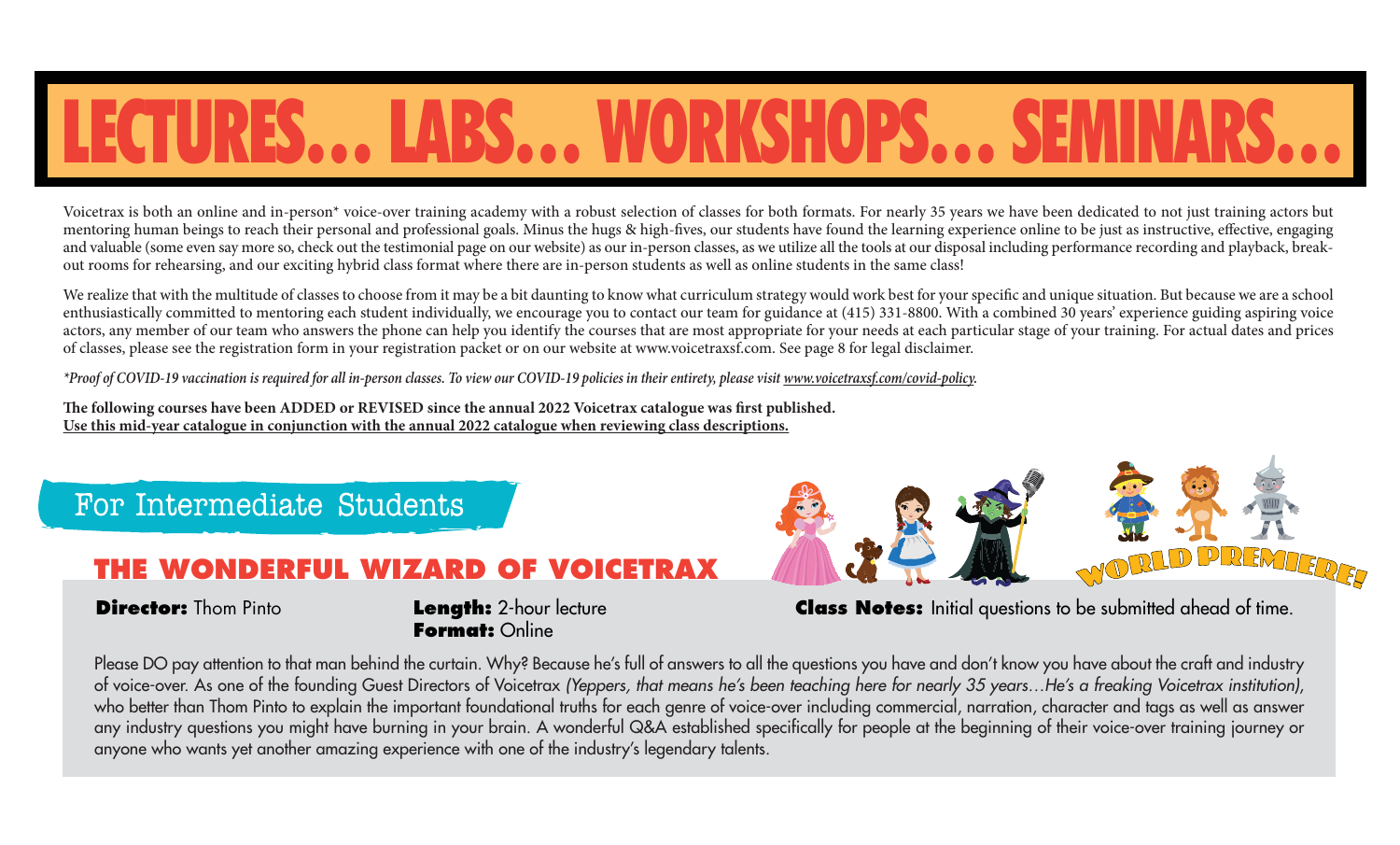# **LECTURES… LABS…WORKSHOPS… SEMINARS…**

Voicetrax is both an online and in-person\* voice-over training academy with a robust selection of classes for both formats. For over 30 years we have been dedicated to not just training actors but mentoring human beings to reach their personal and professional goals. Minus the hugs & high-fives, our students have found the learning experience online to be just as instructive, effective, engaging and valuable *(some*) *even say more so, check out the testimonial page on our website*) as our in-person classes, as we utilize all the tools at our disposal including performance recording and playback, breakout rooms for rehearsing, and our all-new hybrid class format where there are both in-person students as well as online students in the same class!

We realize that with the multitude of classes to choose from it may be a bit daunting to know what curriculum strategy would work best for your specific and unique situation. But because we are a school enthusiastically committed to mentoring each student individually, we encourage you to contact our team for guidance at (415) 331-8800. Any member of our team who answers the phone can help you identify the courses that are most appropriate for your needs at each particular stage of your training. For actual dates and prices of classes, please see the registration form on our website at www.voicetraxsf.com. See page 18 for legal disclaimer.

*\*Proof of COVID-19 vaccination is required for all in-person classes. To view our COVID-19 policies in their entirety, please visit www.voicetraxsf.com/covid-policy*

For Intermediate Students

### **COLORS OF YOUR VOICE**

**Director:** Chuck Kourouklis **Length:** 9-hour three-week workshop, 10-hour weekend seminar

**Class Notes:** None

What color is luxury…Silver? Trust…Blue? Excitement…Red? The Colors method, originally developed by veteran Voicetrax Guest Director Thom Pinto, has helped thousands of actors including your instructor, construct a richer, more vibrant voice-over foundation by assigning different emotions to a specific color. As Chuck leads you through an exploration of your full vocal and emotional spectrum and associates it with colors, you'll uncover a multitude of voices and interpretations that you've never before considered or realized you were capable of delivering. Not to mention you'll now possess a tool that is so relevant and effective, it is used *every single day* by busy, working voice actors.

### FOUNDER'S SEM

**Director:** Samantha Paris **Length:** 10-hour weekend seminar **Class Notes:** None

This challenging weekend seminar is script analysis, mic technique and a few surprises all rolled up into one. It's *uncanny* how much better your acting gets when you understand the script, so Samantha will take an in-depth look at that crucial skill of analyzing the script. You'll work on dialogues and bring the scene alive while tapping into a creative side you never knew you possessed that sits lurking beneath the surface. And those surprises we spoke of? Well, if we told you what they were, it wouldn't be a surprise now would it? At the end of the weekend, you'll be shocked, amazed and most importantly excited at the new level of performance you're now capable of. And let's be honest, any time spent with Samantha will turbo-boost your ability to dive into your imagination to make creative acting choices.